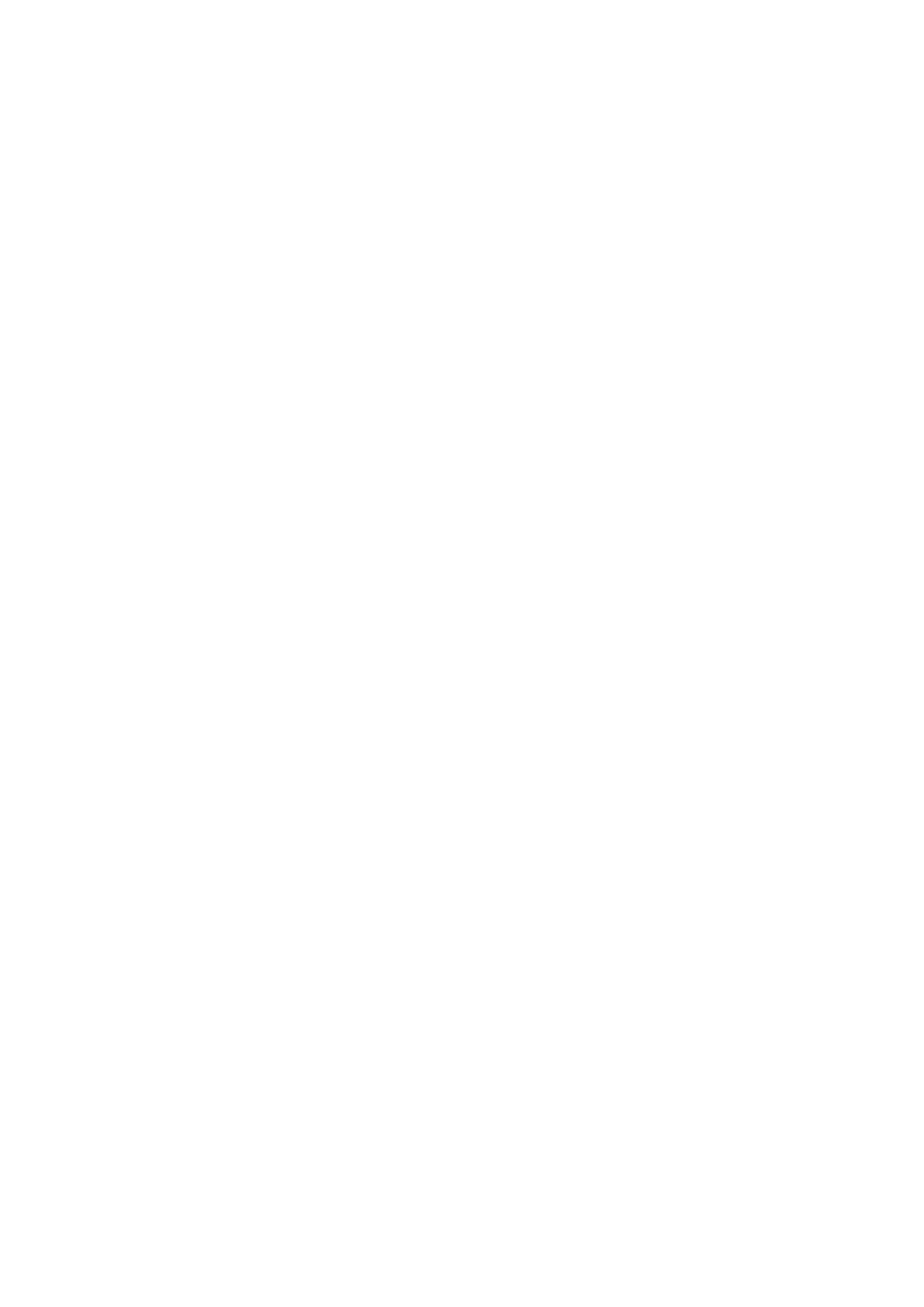

## **SciFi Tech Equipment**

*It is change, continuing change, inevitable change, that is the dominant factor in society today. No sensible decision can be made any longer without taking into account not only the world as it is, but the world as it will be.*

*-- Isaac Asimov*

This is the future of Hollywood Science Fiction. Actually, it's not quite that bad, but the *SciFi* label is used to describe a future more suited to action and adventure amongst interstellar communities, than to one embedded in a virtual reality simulation running in a Matrioshka Brain. Laser guns and space ships if you like, rather than hard science fiction.

**Yags** measures the technology available to a campaign with technology levels (TLs), where the modern era around the start of the 21st millennium is TL 8. For the technology of the 20th century, see *Yags High Tech*, and other articles will cover earlier periods. TL 9 and above are in the realms of the future, so is purely fictional.

Everything here is suited to *SciFi* style campaigns, with faster than light travel, ridiculous energy production and weird new forms of matter. It may be suitable for campaigns built around *Traveller*, *Babylon 5* or the *Foundation* series, though isn't particularly suited to settings such as those of *Revalation Space* by Alastair Reynolds or *Queendom of Sol* by Wil McCarthy. It's aimed at the harder end of Hollywood SciFi, rather than the type of futures portrayed in modern SF books. If you want a harder, grittier future than *Ultra Tech* will be designed to cover this, following a branch of future technology where computational power is not restricted by storytelling requirements.

The big requirement here is that the future is still about people. Computer technology is limited so that humanity doesn't vanish up its own singularity, thereby preventing the ability to have high adventure in interstellar communities.

## **Future History**

*The only way to find the limits of the possible is by going beyond them to the impossible.*

*-- Arthur C Clarke*

## **The Near Future (TL 9)**

This covers the technology that becomes available over the rest of the 21st century, from about 2020 to 2100. Computers continue to improve, genetics and medical science make some great leaps but the biggest change is in energy storage, which is needed to power the smart devices of the future.

Guns still fire bullets, mostly with the help of chemical explosions. Travel to orbit becomes cheaper and easier, but space travel across the solar system is still hard. Ion drives and nuclear rockets are generally used.

### **The Whole Planet (TL 10)**

By TL 10 we can consume the whole energy resources of a planet, with a combination of fission, fusion, solar and other power sources. Interplanetary travel becomes easy, but the limits of computational technology are being approached. By the end of TL 10, the first FTL drives are developed. Bodily organs can be grown on demand in vats, as can food.

Guns fire bullets, often propelled by EM gauss effects. Laser weapons are common in specialist cases. Nuclear powered plasma drives are the typical means of space travel.

## **To The Stars (TL 11)**

Star travel becomes reliable as the technology improves, but it is still slow. Computer technology is approaching a stasis, but medical science is removing the need for cybernetics, allowing limb re-growth and some limited anti-agathics.

Gauss and laser weapons tend to be equally common, and materials tech starts to improve body armour. In space, lasers and particle beams dominate.

## **Fundamental Forces (TL 12)**

Star travel becomes faster, and cheaper. Manipulation of the weak force allows for nuclear damper technology, and new forms of matter can be created. Medical technology has improved to the point where most things are survivable if you can get to a hospitable in time. Cybernetics seems like a passing fad, since organic replacements can be just as good.

Guns can be laser or gauss, but a few heavy plasma weapons are becoming viable. When large amounts of power is required, anti-matter is the way to go.

## **Walking in the Sky (TL 13)**

The creation of repulsors and tractor beams pave the way for flying cars, though true anti-gravity is still unattainable. Interstellar travel is cheap and readily available, and much industry is now placed in orbit.

## **(TL 14)**

## **Conquering Gravity (TL 15)**

Inertial dampers, including artificial gravity.

#### **Masters of Force (TL 16)**

Disintegrators.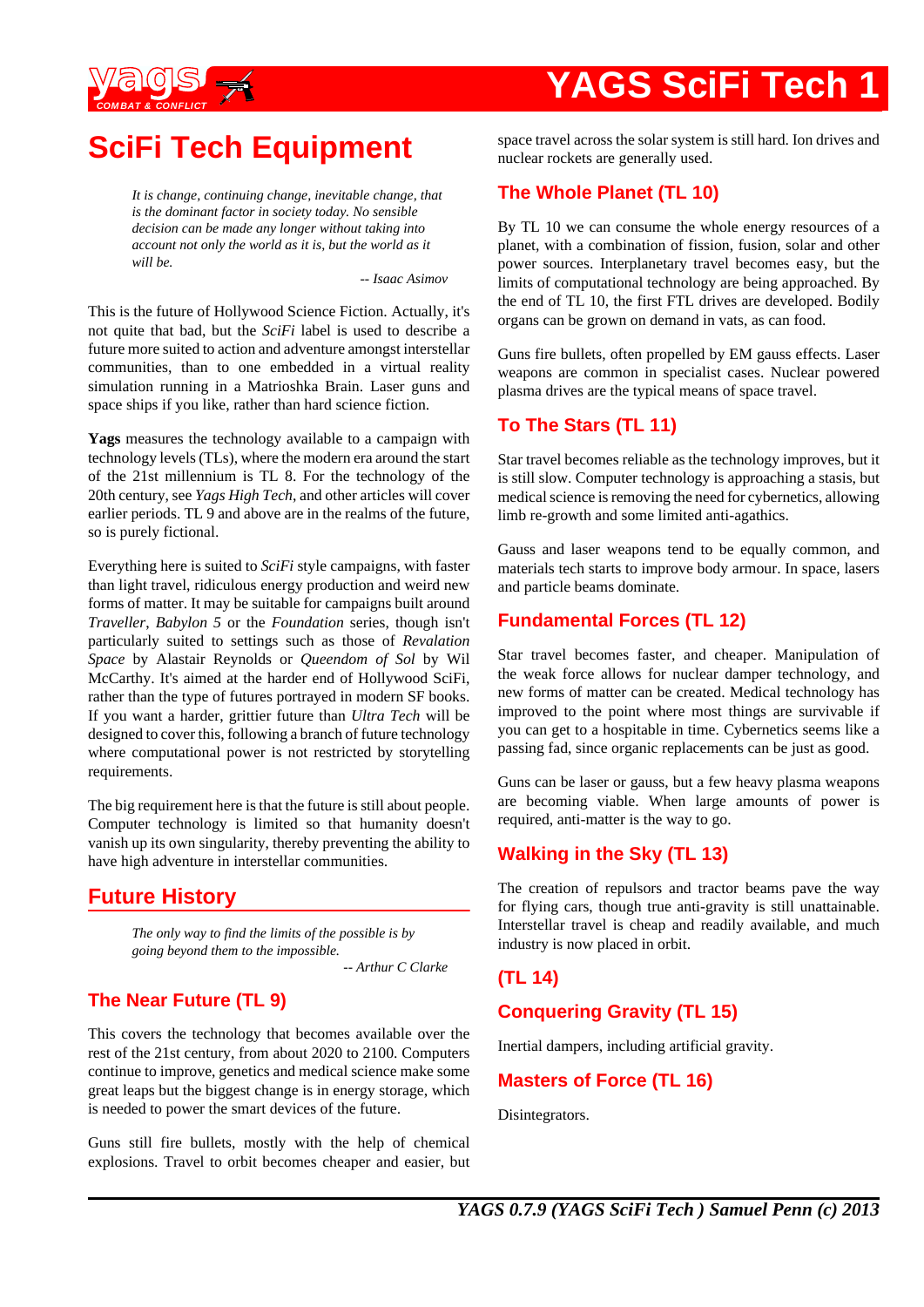

## **Armoury**

*The more efficient a reaction drive, the more effective a weapon it makes.*

*-- The Kzinti Lesson, Larry Niven*

The number of options available to those who want to kill or harm others tend to proliferate as technology advances. We have moved from requiring strength of arm as a measure of killing power, to the equaliser of chemical powered kinetic and explosive weapons. Experiments with more exotic ways of killing people, which started in TL 8, finally reach fruition in TL 9 and beyond.

## **Guns and Things**

The standard weapon if  $TL$  9+ is the gun, and initially most will be similar to those that were common in TL 7 and 8.

**Ls:** Laser weapon. Unaffected by wind, though may suffer in fog and thick atmospheres. Does not loose attack bonus or suffer fumble increases at medium or long range. Counts as a firearm for defence and damage rolls.

Pa: Particle weapon. Similar to lasers, with a few differences which will be described later.

**Pl:** Plasma weapon. Fires bolts of superheated plasma which burns through a target explosively. Doesn't count as a firearm against armour, but does for defence rolls.

**So:** Sonic weapon, ignores all armour but very short ranged. It's base damage is halved at medium range and quartered at long range (instead of the normal damage modifiers).

Some of the weapon types are described in detail below.

### **Exotic Weapon Types**

As arms companies search desperately for the next 'killer' weapon technology, it becomes apparent that one of the most efficient ways of killing someone is to through a small bit of heavy metal at them very quickly. This is as true in TL 16 as it was in TL 6.

However, more exotic technologies do have their uses, and after all, this is meant to be *SciFi*.

#### **Gauss**

Gauss weapons do not have a special weapon type, and are considered identical to standard firearms for combat purposes. They work by accelerating a charged metal slug with an electromagnetic pulse rather than by using a chemical explosion.

They can be more accurate than chemical based slug throwers, and in theory can have higher muzzle velocities once power

#### **Lasers**

Laser weapons are generally the first departure away from propelling a slug of metal towards the target. As a 'directenergy' weapon, a laser directly converts energy into killing power. Though this isn't as efficient as it may sound, laser beams have definite advantages.

Lasers are very accurate. On the scale most gun fights are fought, lasers are unaffected by wind and gravity. They do not lose their attack bonus at medium and long range, and neither do they suffer increased fumble chance. Laser weapons also tend to have a very high *increment* attribute.

The *medium* and *long* will be double and triple the *short* range of the weapon. The beam does not stop at *long* range however, and will continue beyond this. Each multiple of *short* range beyond *long* doubles the damage penalty however. So damage is at -5 at *medium* range, -10 at *long* range, -20 up to x4 *short*, -40 up to x5 *short* etc.

Lasers also have the ability to shoot through standard glass without affecting either the beam or the glass. However, they are affected by moisture, and ranges are at least halved in mist or fog, and quartered in heavy rain. Reduce range by 10 underwater.

In a thin atmosphere, double all ranges, and in a vacuum triple all ranges.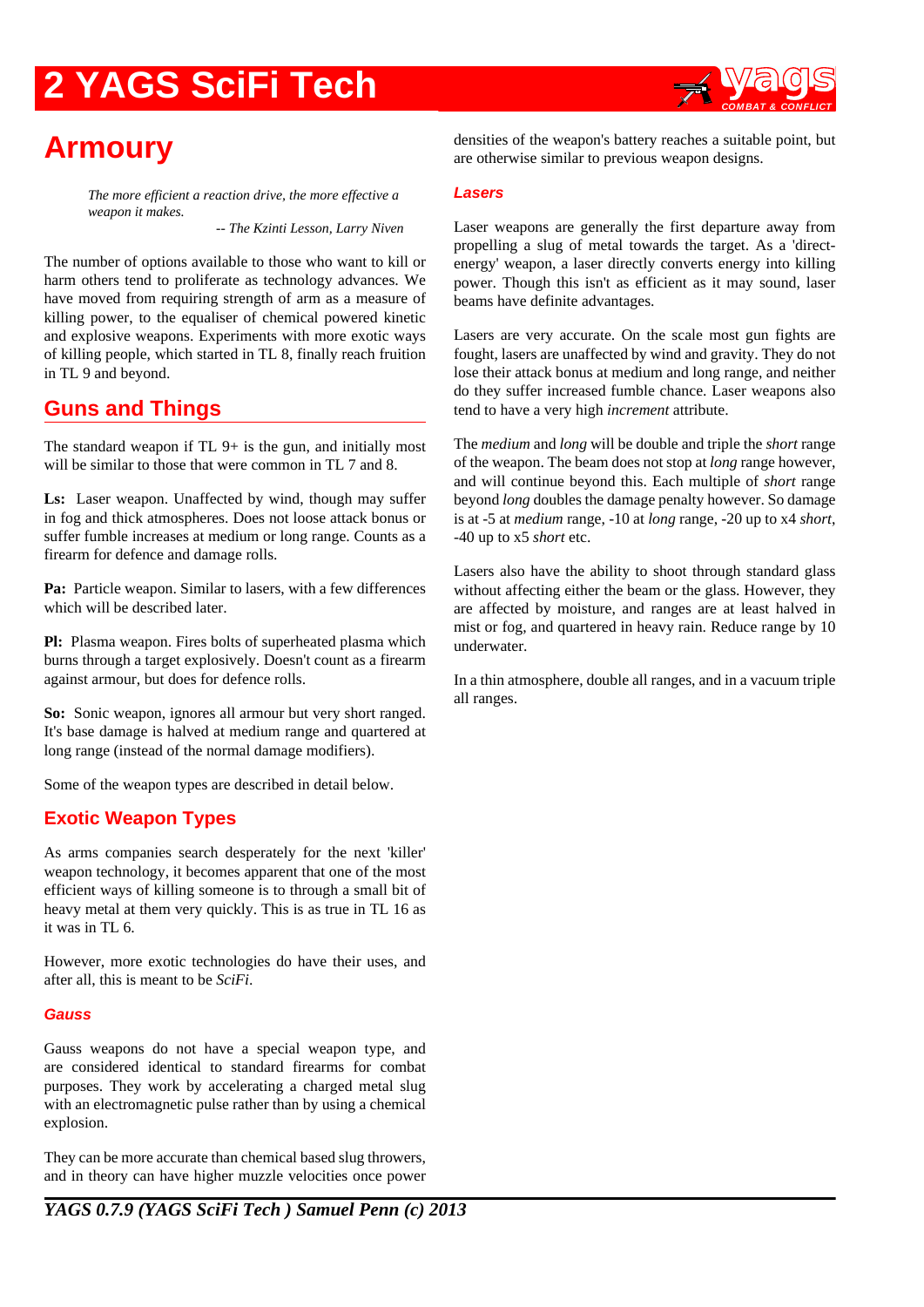

## **TL9: The Near Future**

*The future has already arrived. It's just not evenly distributed yet.*

*-- William Gibson*

The progression of technology through the 21st century has been one of iterative improvements over what has gone before. There's little which is completely unexpected, though changes to society would not have been expected in early TL 8.

## **A TL 9 Culture**

Everybody is part of the network, and everything is in the cloud. Social networks link everybody to everyone else, and your reputation and friends are governed by your standing on these social networks. Privacy crumbles under the onslaught of location based services, advertising and automated status updates. As new generations are born into this world, and find the idea of sharing your life, thoughts and loves with everybody else perfectly natural, keeping a lid on commentary becomes impossible.

Part of this new world is aided by the invention of superior new energy storage technologies, so even the most power hungry smart phones can last a week between recharges. Consistency between power sockets and network links also becomes necessary, and possible once requirements begin to stabilise.

On a larger scale, there is a greater use of energy sources such as solar, wind and tidal power as a more flexible and distributed power grid is developed. Fossil fuels are still heavily used, though high performance electric cars begin to become practical with better batteries. Towards the end of TL 9, fusion power starts to come online, though most power stations are proof of concept designs serving small towns.

In space, new forms of drive technology based around plasma and ion designs come into use. There is limited colonisation of the solar system, and industrial, medical and tourist use of orbital facilities.

Genetic engineering becomes the norm on a large scale, greatly improving the availability of food. Genetic disorders can be cured prior to birth and for the wealthy life expectancy rises consistently above 100. Cybernetics improves, with lost limbs and other organs being replaced by artificial devices as good as, if not better than, the original thing.

## **Weapons**

The killing ability of man portable weapons plateaus during late TL8 and early TL9. The lack of progress in personal armour means there isn't a necessity for weapons to become more deadly. Instead, they are lighter, more reliable and somewhat cleverer.

Most small arms switch to case-less ammunition, with some larger rifles moving to gauss or even laser. For the most part, the good old chemical powered slug thrower is still the most efficient in terms of weight, cost and effectiveness.

Armour becomes a bit lighter and a bit more effective, but not by much. Richer nations can afford powered hard shell armour towards the end of TL9, but since they're also the ones making the newer weapons and they're only going up against lightly armoured opponents there isn't a drive to modify small arms to be effective against such targets.

Smart weapons, capable of automatically calculating the range to a target, and setting explosive timers themselves do become common. Networked battlefields, combining light artillery, drones and net-enabled combat troopers can bring effective fire down on an enemy position quickly and technically without human intervention.

#### **A19 Assualt Rifle**

*Caseless 7mm assault rifle.* **Legality:** 3; **TL:** 9; **Mass:** 3.4kg ; **Cost:** \$350 **Load:** 4; **Str:** 4; **Reach:** 2; **Atk:** +10; **Dmg:** 20 **Increment:** 30m; **Range bands:** 400m / 1000m / 2.5km **Capacity:** 36; **RoF:** 50; **Recoil:** -4 Fi Au SA TA Lo-1

Assault rifle designed to use caseless ammunition. It uses a larger round to provide better effectiveness against body armour, plus has the option of an under slung grenade launcher with 3x40mm grenades. An automatic range finder can adjust the sights to improve targeting of standard fire, plus autodetonation of the grenades.

It has single shot, full auto and 3-round burst modes, the latter of which is sometimes the only option in some models.

#### **B2022 Battle Rifle**

*Caseless 7mm battle rifle.* **Legality:** 3; **TL:** 9; **Mass:** 4.5kg ; **Cost:** \$650 **Load:** 4; **Str:** 5; **Reach:** 3; **Atk:** +11; **Dmg:** 23 **Increment:** 40m; **Range bands:** 800m / 1.6km / 4km **Capacity:** 30; **RoF:** 10; **Recoil:** -4 Fi SA TA Lo-1

A rifle designed for longer range engagements than what the more compact assault rifles are used for. It is limited to semiautomatic and 3-round burst fire, since fully automatic fire at greater ranges isn't viewed as being useful.

#### **Barrett X-2**

*15mm gauss sniper rifle.* **Legality:** 1; **TL:** 9; **Mass:** 16kg ; **Cost:** \$15,000 **Load:** 16; **Str:** 5; **Reach:** 4; **Atk:** +11; **Dmg:** 19 **Increment:** 60m; **Range bands:** 2km / 3.5km / 5.2km **Capacity:** 10; **RoF:** 3; **Recoil:** -10 Fi SA Lo-2 Vc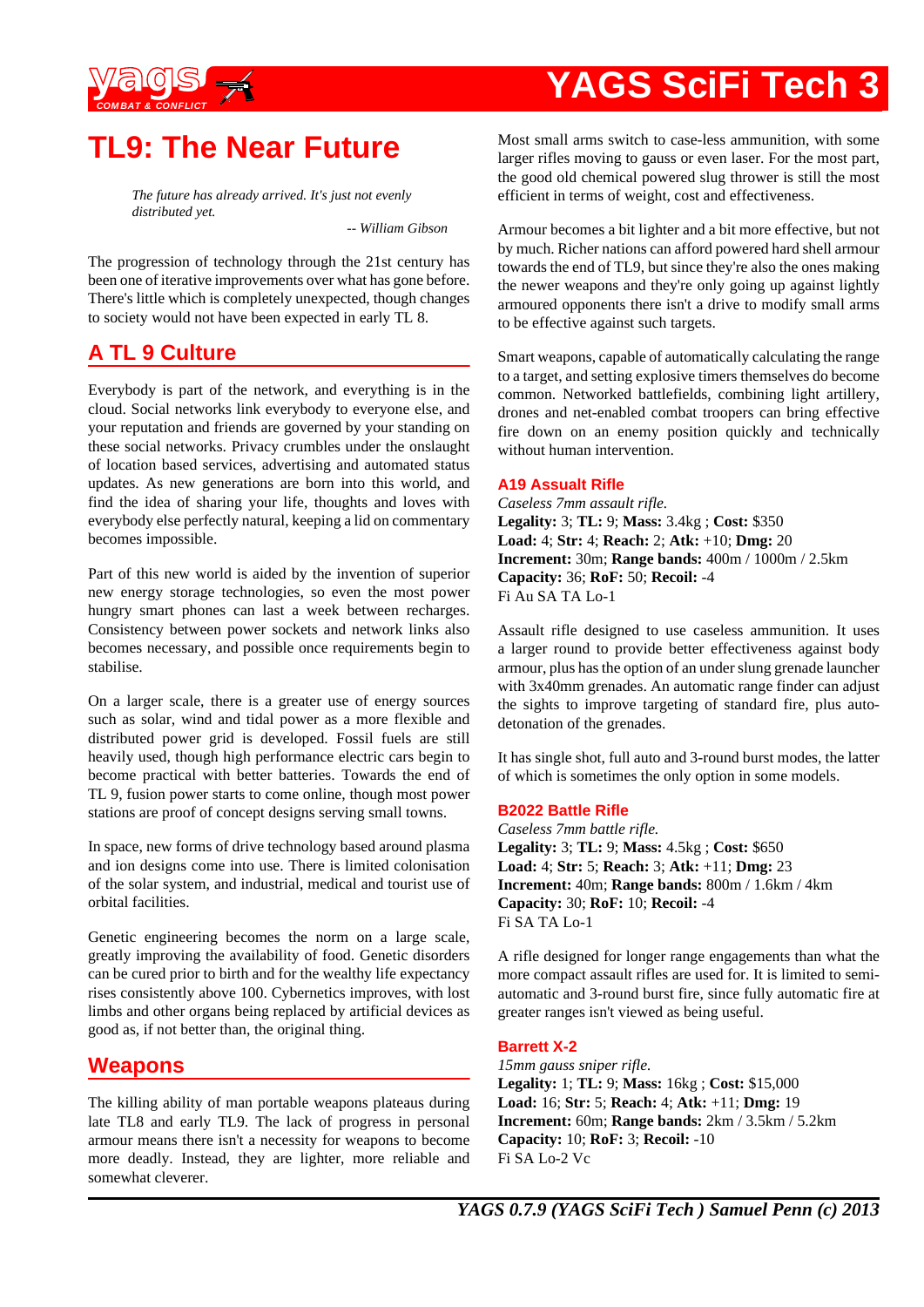

This is a heavy rifle which fires a solid metal slug using an electromagnetic impulse. Such gauss weapons start to become available towards the end of TL9, and are found in specialist roles such as snipers rifles, where the smooth acceleration of the round, and lack of explosive gases, provides greater accuracy.

#### **Close Assualt Shotgun**

*An automatic shotgun designed for close assualt.* **TL:** 9; **Mass:** 4kg ; **Cost:** \$570 **Load:** 4; **Str:** 4; **Reach:** 2; **Atk:** +15; **Dmg:** 27 **Increment:** 10m; **Range bands:** 15m / 50m / 80m **Capacity:** 10; **RoF:** 5; **Recoil:** -3 Li Fi SA Lo-2 Co-18

Short barrelled shotgun with a 10 round magazine and designed to fire shot filled rounds. It can also used fletchette rounds which halve medium and long ranges, and changes the weapon type to Co-17 due to the extra spread. This is designed to minimise collateral damage.

#### **Exage 7mm**

*A heavy 7mm automatic pistol.* **Legality:** 3; **TL:** 9; **Mass:** 750g ; **Cost:** \$300 **Load:** 0.5; **Str:** 2; **Reach:** 0; **Atk:** +5; **Dmg:** 14 **Increment:** 15m; **Range bands:** 75m / 150m / 300m **Capacity:** 10; **RoF:** 5; **Recoil:** -3 Fi SA Lo-1

A well known brand of automatic pistol that is available pretty much everywhere, due its low cost and ease of manufacture. There are many knock-off variants, though most differences are superficial.

Higher tech versions may have built in laser scopes and round selectors to allow multiple ammunition types. A high capacity magazine (20 rounds) is also available.

#### **GAU-25 Vindicator**

*30mm Gatling cannon.* **Legality:** 3; **TL:** 9; **Mass:** 220kg ; **Cost:** 45,000 Cr **Load:** 220; **Str:** 8; **Reach:** 5; **Atk:** +12; **Dmg:** 27 **Increment:** 50m; **Range bands:** 1.2km / 3.6km / 9km **Capacity:** 2000; **RoF:** 500; **Recoil:** -20 Hv Fi Au-50 Lo-3 Ex-2 Vc

Similar to its predecessors, the GAU-25 is a gauss based rotary cannon that fires 25mm rounds at over 6000rpm, with a muzzle velocity of well over 1km/s. It is normally vehicle mounted, though is sometimes used on fixed emplacements as anti-air defence.

Typically, the magazine is loaded with a mixture of armour piercing and high explosive rounds for maximum effectiveness against armoured targets.

#### **ILS-2000 Laser Rifle**

*Heavy laser rifle.* **Legality:** 1; **TL:** 9; **Mass:** 18kg ; **Cost:** \$35,000 **Load:** 18; **Str:** 5; **Reach:** 4; **Atk:** +13; **Dmg:** 30 **Increment:** 100m; **Range bands:** 1000m / 2km / 3km **Capacity:** 8; **RoF:** 2; **Recoil:** 0 Fi SA Ls Lo-2

The ILS-2000 becomes production ready in late TL 9. It is designed as a sniper's rifle, though has advantages and disadvantages compared to similar solid slug designs. It isn't as powerful as the alternatives, but its accuracy over range is much greater (though effective range isn't as great as standard sniper rifles).

It is heavy, unwieldy, has a low rate of fire and limited capacity. However, it is unaffected by wind and gravity (though moist air can seriously limit range) and can pass through windows unaffected, making it an excellent assassination tool.

It is possible to disable safety features to produce an overpowered shot. RoF drops to 1, but each extra charge used in the shot does  $+2$  damage, with a  $+1$  increase in fumble chance. On a fumble, the weapon burns out and is rendered inoperable (sometimes explosively) rather than firing.

#### **ISW 400**

*Heavy infantry support rifle.* **Legality:** 3; **TL:** 9; **Mass:** 5.5kg ; **Cost:** \$650 **Load:** 4; **Str:** 7; **Reach:** 4; **Atk:** +9; **Dmg:** 23 **Increment:** 40m; **Range bands:** 700m / 2.1km / 6km **Capacity:** 300; **RoF:** 50; **Recoil:** -7 Fi Au Lo-3

The ISW 400 is an early to mid TL 9 design which fills the role of a Squad Assault Weapon. It can provide a high rate of automatic fire over a long range, with active cooling systems which enable a sustained rate of fire over a long period. It is designed to be used with either a bipod or tripod, since it is too heavy for most people to use by itself.

The high rate of fire requires a large supply of ammunition, which is not included in the weapon weight.

#### **N19X Assault Rifle**

*Caseless 5mm assault rifle.* **Legality:** 3; **TL:** 9; **Mass:** 2.9kg ; **Cost:** \$280 **Load:** 3; **Str:** 4; **Reach:** 2; **Atk:** +9; **Dmg:** 16 **Increment:** 25m; **Range bands:** 300m / 700m / 2.2km **Capacity:** 40; **RoF:** 40; **Recoil:** -3 Fi Au SA TA Lo-1

Light assault rifle firing a smaller round that is still effective against unarmoured targets. It is very light and reliable, and commonly found as the principle weapon of first world armies, as well as in the hands of third world militia.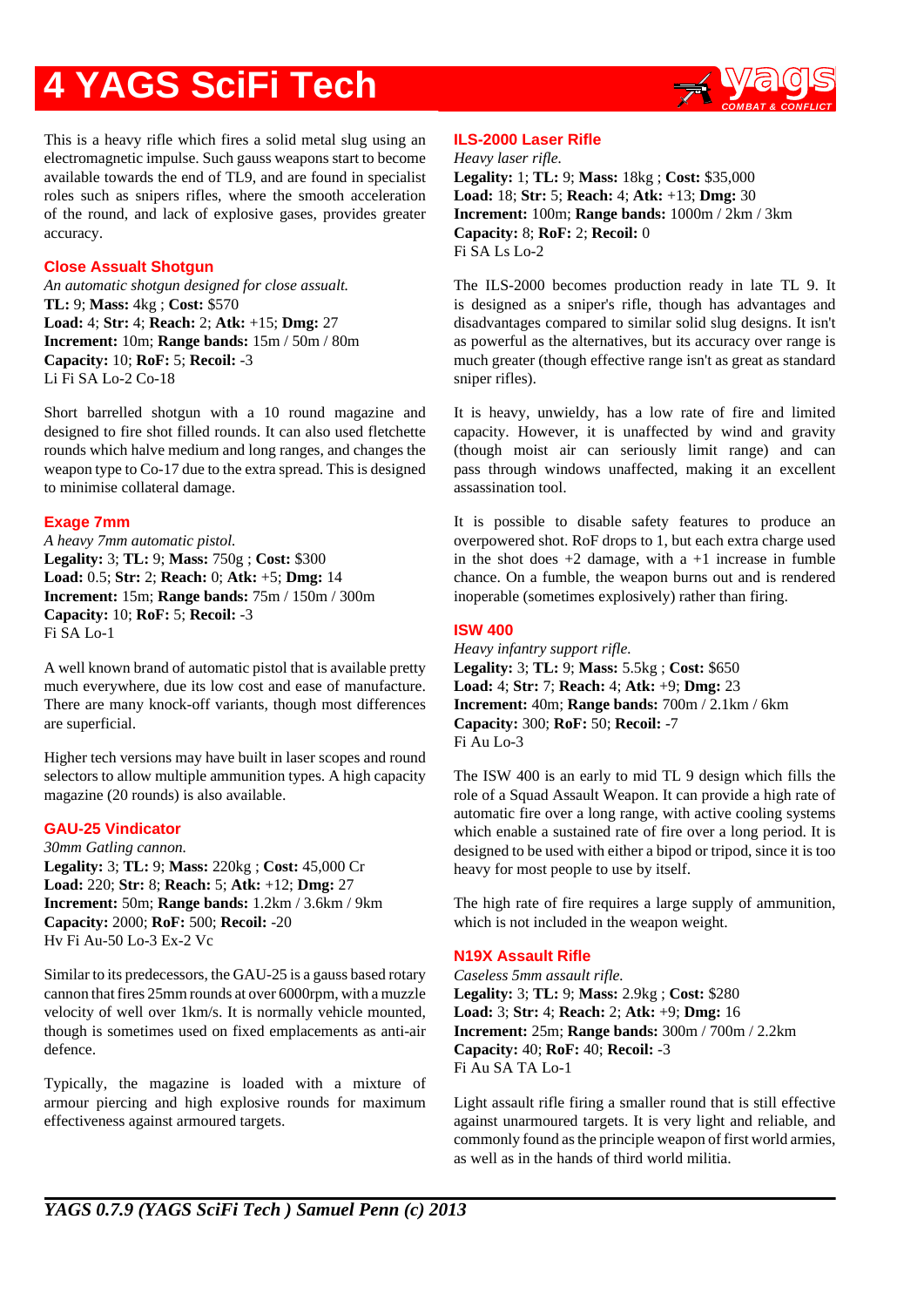

#### **X54 Hunter Pack**

*Portable smart missile launcher.* **Legality:** 2; **TL:** 7; **Mass:** 25kg ; **Cost:** 35,000 Cr **Load:** 25; **Str:** 3; **Reach:** 0; **Atk:** 25; **Dmg:** 25 **Increment:** 500m; **Range bands:** 2km / 4km / 5km **Capacity:** 6; **RoF:** 1; **Recoil:** -20 Hv Lo-4 Ex-2 Vc Gu(C/0)

A portable backpack carrying 6 micro-missiles normally equipped with HEX warheads. They link in with the soldier's rifle or HUD to pinpoint the rough location of the enemy, launch themselves on a high angle ballistic trajectory, then use automated smart guidance to pinpoint the exact locations and perform final flight corrections before impacting with the targets.

They are designed to take out targets dug in behind walls or inside buildings. A *Heavy Weapons* skill check

#### **XV-A2 Laser Point Defence**

*Laser cannon.* **Legality:** 3; **TL:** 9; **Mass:** 300kg ; **Cost:** 150 K Cr **Load:** 300; **Str:** 8; **Reach:** 5; **Atk:** +17; **Dmg:** 22 **Increment:** 100m; **Range bands:** 2km / 4km / 6km **Capacity:** 120; **RoF:** 10; **Recoil:** 0 Hv Fi Au-10 Ls Lo-3 Vc

The XV-A2 enters operational service with the military in early TL 9, and is one of the first practical uses for a laser based weapon system. Designed principally as point defence, it's high accuracy makes it ideal for use against missiles and aircraft.

### **Gear**

There are plenty of gadgets available in TL 9 to make a person's life easier (or, in some cases, longer). Most of the items available at TL 8 are also available at TL 9, though they are quicker and have better battery life.

For electronic gadgets, power has been the limiting factor for many years. It is assumed that better standards are in place, with most devices supporting wireless power (either on a power mat, or over-the-air wireless transmitters). Many small devices allow trickle charge through renewable means, such as solar power, body heat or kinetics.

#### **Medi-gel**

*A medical gel to seal wounds.* **Legality:** 6; **TL:** 9; **Mass:** 250g ; **Cost:** 75 Cr **Load:** 0.25; **Uses:** 3 **Skill bonus:** First aid  $(+20)$ 

A spray can of gel which binds to skin and flesh, automatically sealing and cleaning open wounds, as well as providing local anaesthetic to dull the pain. A spray can contains 3 doses, and takes a round to apply.

#### **PD-3 Light Body Armour**

*Lightweight ballistic vest.* **Legality:** 4; **TL:** 9; **Mass:** 4kg ; **Cost:** 375 Cr **Load:** 4; **Soak:** +7; torso Li BP

A lightweight ballistic vest constructed of a variety of materials to provide a combination of flexibility and ability to absorb damage. It's main advantage over earlier designs is the greatly reduced weight for only a minor reduction in protective ability.

#### **PD-6 Heavy Body Armour**

*Heavy ballistic vest.* **Legality:** 4; **TL:** 9; **Mass:** 7kg ; **Cost:** 600 Cr **Load:** 7; **Soak:** +10; torso Li BP

An early TL9 design of ballistic armour that is heavy and bulky but which provides reasonable protection against small arms fire.

#### **PDX-12 Combat Armour**

*Heavy ballistic vest.* **Legality:** 4; **TL:** 9; **Mass:** 8kg ; **Cost:** 2,400 Cr **Load:** 8; **Soak:** +13; torso arms legs Hv BP

A late TL9 design of full body armour for protection against ballistic weapons, using the latest in composite materials. It is capable of providing some protection against high powered rifles and light machine guns, unlike previous designs.

#### **Smart Phone**

*Smart phone.*

**Legality:** 5; **TL:** 9; **Mass:** 400g ; **Cost:** 450 Cr

A typical smart phone of the type available in early TL9. It has voice and data capability, plus about  $1TB+$  of data storage. It almost certainly has a touch screen and may have a small keyboard. Battery life will be in the order of a week, depending on capabilities, and can be recharged by cable or short-range wireless power (since most vehicles and homes provide this, users rarely have to actively recharge their devices).

It will be able to play and record HD audio, pictures and video, as well as providing the ability to connect into computer systems for remote administration, use of SatNav, automatic payment systems and the monitoring of other devices (including medical) via a personal area network. They will generally be automatically hooked into social networking systems, tracking a user's movements and activities.

#### **Tablet Computer**

*A typical tablet computer.* **Legality:** 6; **TL:** 9; **Mass:** 1kg ; **Cost:** 500 Cr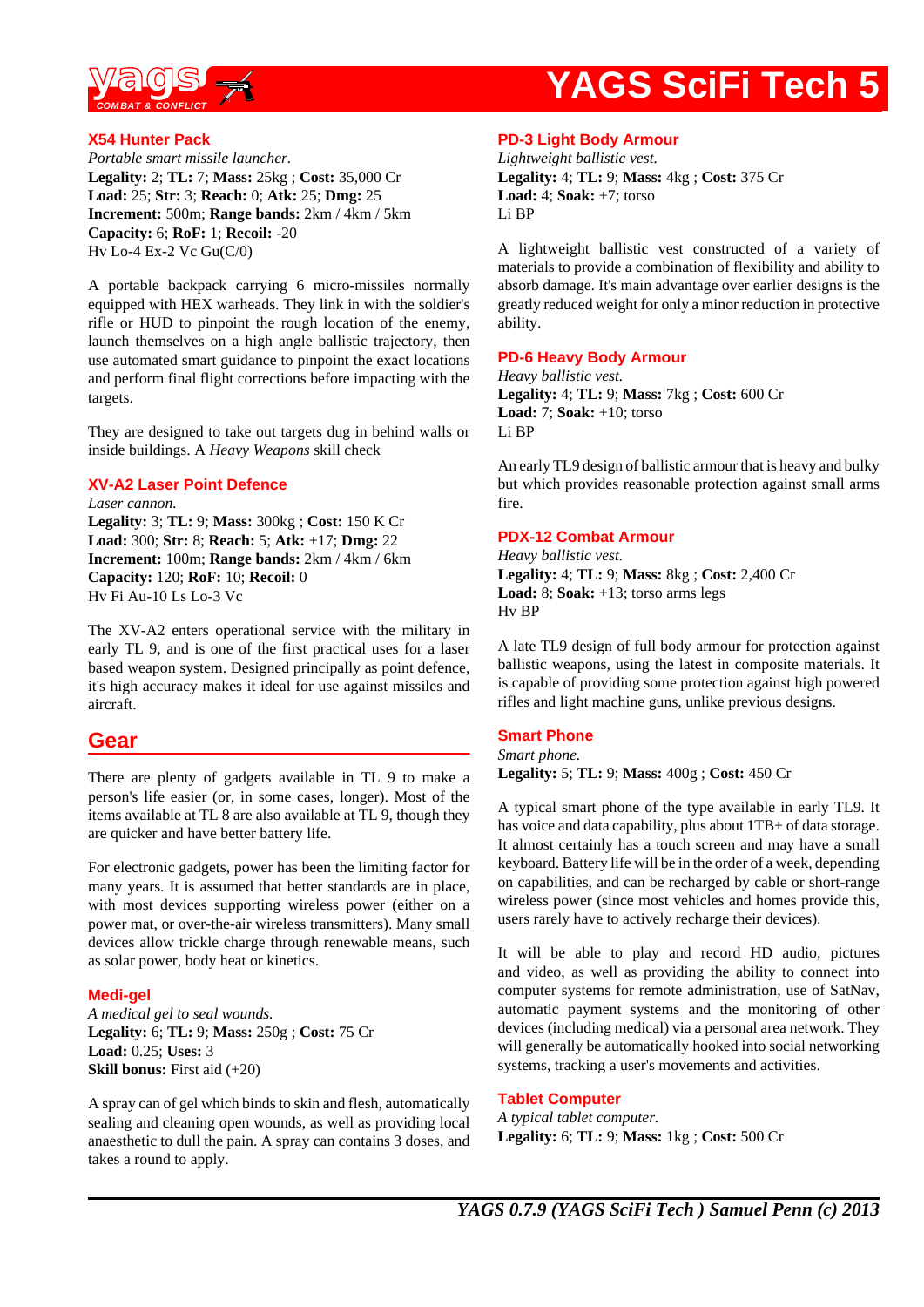Tablet computers first become available at the turn of the millennium, but don't start to become popular (or truly useful) a decade later. Most tablets have touch screens, voice recognition and control, detachable keyboards, video conferencing facilities and about a terabyte of solid state storage. Battery life is generally a few days.

For twice the price, you can get a rugged model which has fewer features but is more likely to survive abuse plus will last about a week of heavy use on a single charge.

## **Cybernetics**

Good quality prosthetics started to become available in TL8, but it is in TL9 where they really begin to exceed typical human ability. Such enhancements begin to be taken up by first the military, and then civilians involved in extreme activities, such as certain sports.

## **Dermal Armour**

*Armour implants.* **Legality:** 3; **TL:** 9; **Mass:** 2kg ; **Cost:** 150 K Cr **Load:** 2; **Soak:** +3; torso Li BP

This advanced armour is implanted beneath the skin, providing the ultimate in covert protection. It is uncomfortable, and gives the wearer a certain bulk, making a thin person look quite 'wrong'. It has the disadvantage of not being removable without surgery. Implanting (or removing) it requires 6 months of surgery and bed rest.

After all that, the protection it provides is limited. However standard armour can be worn over the top and any protection afforded stacks with the dermal armour.

## **Eyes**

*Cybernetic eyes.*

**Legality:** 4; **TL:** 9; **Mass:** 0g ; **Cost:** 60,000 Cr **Attribute bonus for skill:** Vision tests (+1)

**Awareness** (20): *Notice that eyes are unnatural if actively paying attention to them. Double difficulty if just in conversation. Triple the price for hyper-realistic eyes which add +10 to the base difficulty.*

Implanted eyes, originally designed as a prosthetic for the blind have evolved into something also useful for the fully sighted. Such eyes completely replace a healthy pair, and look normal to cursory examination. They provide increased visual performance, plus the ability to switch to infra red or low light vision.

## **Remote Synthetic**

*Remote operated synthetic robot.* **Legality:** 5; **TL:** 9; **Mass:** 95kg ; **Cost:** 50,000 Cr **Awareness** (15): *Notice that the android is artificial if actively paying attention, double the difficulty if only notice in passing. Add +10 to the difficulty for a double price version.*

This is synthetic android which is modelled to look as realistic as possible. It has skin, hair, body warmth and the ability to speak, walk and do what most humans can do. However, it must be remotely operated at all times, generally by a person hooked into VR sensors fed from the android's eyes and ears.

They generally come in a variety of standard appearances (randomly generated from a basic template), but a specific person can be mimicked for twice the price. It has internal power to last about 12 hours of standard use in an office-like environment.

#### **Skeletal Enhancement**

*Strength upgrade.* **Legality:** 3; **TL:** 9; **Mass:** 3kg ; **Cost:** 750 K Cr

This is a complex procedure that replaces much of the skeleton with a hardened alloy, plus reworking of the nerves and muscles to integrate with this. It provides a +1 bonus to strength.

#### **Turing Synthetic**

*Automated synthetic robot.*

**Legality:** 4; **TL:** 9; **Mass:** 95kg ; **Cost:** 150 K Cr **Awareness** (10): *Notice that the android is artificial if actively paying attention, double the difficulty if only notice in passing. Add +10 to the difficulty for a double price version.*

This is synthetic android which is modelled to look as realistic as possible. It has skin, hair, body warmth and the ability to speak, walk and do what most humans can do. It is controlled by a 'Turing Personality' software program which can mimic human behaviour and actions to a certain degree.

The personality has access to an expert system, so can respond to a conversation for a limited domain. They are generally used as receptionists, information kiosk attendants or in similar roles where they need to answer questions about a topic. They can be used as waiters, but the manual dexterity required is stretching the limits of what they are capable of, and they are not well suited to the task.

Assume that they have a strength of 3, but agility and dexterity of 2. Empathy and Intelligence are 1. They can fake being polite and knowing a lot, but they have issues if anything goes outside their programmed parameters.

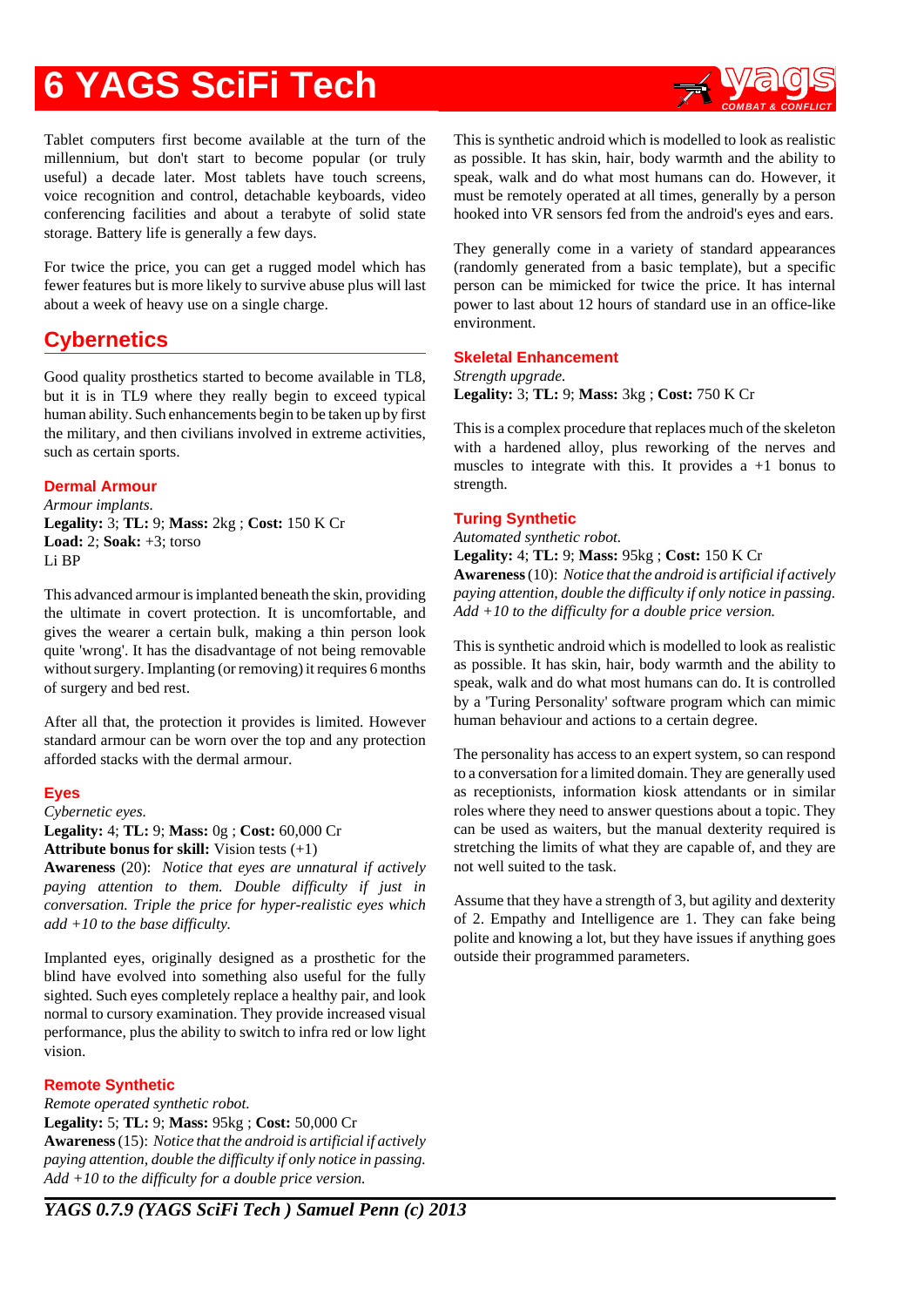

## **TL10: The Whole Planet**

*Once a person has all the things they need to live, everything else is entertainment.*

*-- Neal Stephenson*

Some time in TL 10, civilisation becomes Type I on the *Kardashev Scale*, achieving mastery of the resources of its home planet. Energy production and consumption is considerably beyond what was available in TL 8, and continues to grow beyond expectations.

## **A TL 10 Culture**

By TL 10 cities are smart. Automated surveillance is everywhere, monitoring where people are and what they are doing. This flow of information allows for a degree of efficiency not seen before, but also limits the privacy available to everyone. Many people record their whole lives, video and audio captured though implants inserted soon after birth. The legal ramifications are massive, and there's either a crack down on such technology or an opening up of restrictions on what can be recorded (and played back for public consumption).

Fusion power is the most common form of large scale power generation, but power is reclaimed via other means on a smaller scale. Solar, tidal and wind power grabs what it can and feeds it into national energy grids in a greatly distributed system of power generation. Highly efficient energy storage systems can store power locally, minimising the effects of national failures, and reducing the need to crank up large scale generation during short term spikes in demand.

Everybody is connected, and access to information is pretty global. Wireless communication connects most devices - long range for access to news and information, short range for eCash transfers. The technology is there to support automatic micro-transactions for most services, which could replace some forms of taxation if the will is there.

As well as smart devices, there is smart textiles which can change colour and texture based on environment and body state. Smart composites make for good body armour which can switch from flexible to stiff as a bullet tries to penetrate. For that matter, smart bullets which can control their trajectory and behaviour depending on the type of target they've hit are also available.

Replacement organs can be grown in vats, genetically programmed to match the host recipient within hours of being implanted. Regrowth of limbs is possible, though expensive, and for a price pretty much any disease can be cured. Drugs and nano machines for physical enhancement also exist.

In space, efficient and fast drive systems allow trade between worlds within a star system, and orbital and planetary colonies are common. Towards the latter part of the TL, the first Jump drives are constructed, allowing travel to distant stars.

## **Weapons**

The biggest shift in weapons technologies comes not from weapons, but from armour. Flexible but strong armour which can react to absorb and dissipate damage becomes possible and common. This in turn requires more powerful small arms to keep infantry effective.

Larger calibre chemical slug throwers are still used in pistols and assault rifles, but gauss and laser weapons become the norm in larger rifles. Battle rifles come equipped with smart ammunition.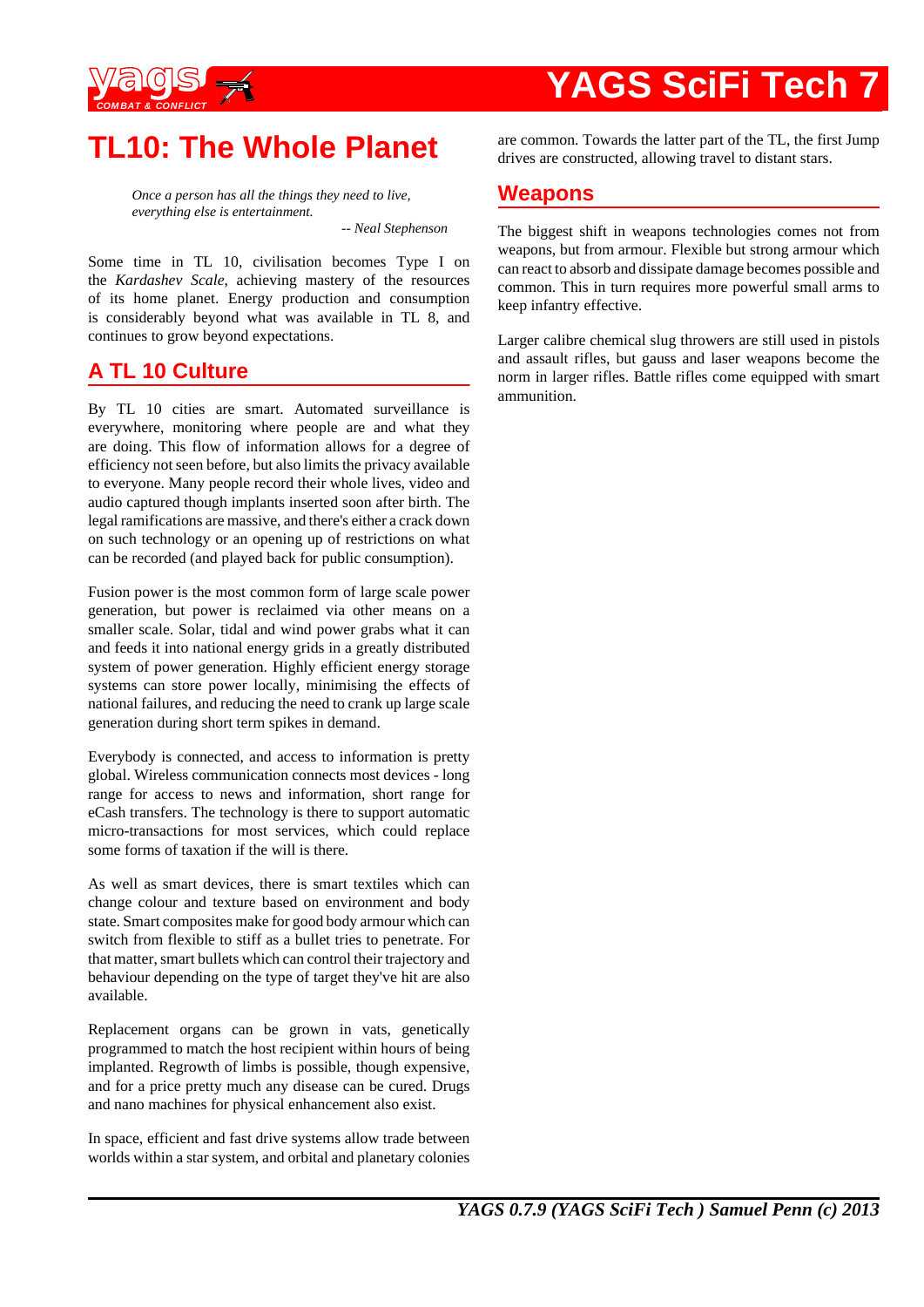

## **Spacecraft**

Though spacecraft are just another type of vehicle, they are provided their own section here for a number of reasons. Firstly, all the interesting spacecraft tend to be imaginary works of fiction, and the physics by which most of them operate are incompatible with each other. Firstly then, we need to lay down the laws by which spacecraft in *YAGS* work.

Secondly, the *YAGS* rules for vehicles assume that designs are based on real life, or near real-life, designs. There is no real design system as such - just a set of guidelines to try and keep things vaguely consistent. Spacecraft will often be designed entirely from scratch without any basis in reality, so it helps to tie things down a bit.

Thirdly, whilst most people have a good idea about how a car behaves, few people can get their head around space travel. Even if you don't drive, you've almost definitely been in a car that's travelled through a town centre, so you know how fast it goes and how long a journey takes. Most people don't have that common sense knowledge for a journey from Earth to Mars, or a trip around the moons of Saturn. A set of rules helps fill in for that lack of common sense.

As with all rules in games, they can be ignored. However, the rules here do allow ships to be designed with a reasonable degree of accuracy. However, this does also mean that a little bit of maths may be involved.

## **The Ground Rules**

*Space is big. Really big. You just won't believe how vastly mind-bogglingly big it is. I mean, you may think it's a long way down the road to the chemist, but that's just peanuts to space.*

*-- Douglas Adams*

The physics of *YAGS SciFi* is somewhat harder than most Hollywood fiction. It can take days to weeks to travel across the solar system, and weapon ranges are in the order of tens of kilometres. Anti-gravity exists, though only at higher tech levels and it can be quite limited. Ships generally still move by throwing hot stuff out the back very fast according to the principles of Newtonian motion.

#### **Sizes**

The size of ships is measured in displacement tonnes of liquid hydrogen. 1 dt is about 15 cubic metres (about 14.75 to be more precise, but 15 is assumed). Ships below 10dt are rare generally light fighters and similar vessels. A typical ship that might be owned by a group of PC's will be on the order of 100dt - 500dt in size.

Even the smallest fighters tend to be around Size 15 in *YAGS* terms - larger than any modern day tank. The largest vessels

will be hundreds of thousands of displacement tonnes, with a million tonnes being extremely rare.

Note that an Imperial class Star Destroyer from Star Wars would be over 4 million tonnes, so ships are relatively small compared to those in many Hollywood films.

### **Time and Movement**

Time is measured in turns of 10 seconds. This is twice as long as a standard **YAGS** round, but is a simpler number to deal with when working out distances and acceleration.

All distances are measured in kilometres. Effective ranges of most space combats will vary from tens of kilometres to hundreds of kilometres, depending on the size of vessels involved. This ranges are relatively small for space, and it means that objects such as planets are huge relative to a combat arena.

How quickly a spacecraft moves is measured by its *acceleration*, which is given in 'g'. Every 'g' of acceleration allows the ship to accelerate up to (roughly) 1km/turn/turn. A craft with an acceleration of 3g, will be moving at 3km/turn after the first turn, 6km/turn after the second turn and so on.

*Delta V (dV)* represents the maximum speed of a space craft. Any ship using reaction drives (i.e., the type that burn 'fuel' and throw it out the back) will have a maximum speed. *dV* means change in velocity, so any acceleration (even if it is to slow down, or change direction) comes out of your total dV.

## **Technology Levels**

The technology level (TL) is crucial in a SciFi game, and likewise that carries over to the design of spacecraft. It is assumed that all spacecraft are TL6+, though really interesting designs don't start becoming possible until TL9-10. If you want galaxy spanning science fiction, then using these rules you should be looking at TL13+

## **TL 6**

The first space rocket was the German V2 which was used in very late TL 6, however the 'going into space' part was a side effect of the 'bomb London' part, so space travel is normally thought to have started in TL 7. However, the technology was there to do in TL6, and people were definitely thinking about the subject.

Spacecraft built in this period are very basic, have no computers of any sort and have very low performance.

## **TL 7-8**

By TL 7 we got to the Moon, by TL 8 we'd forgotten how to do it. Space travel is hard and expensive, and getting living creatures out of orbit is a big project. Much better designs are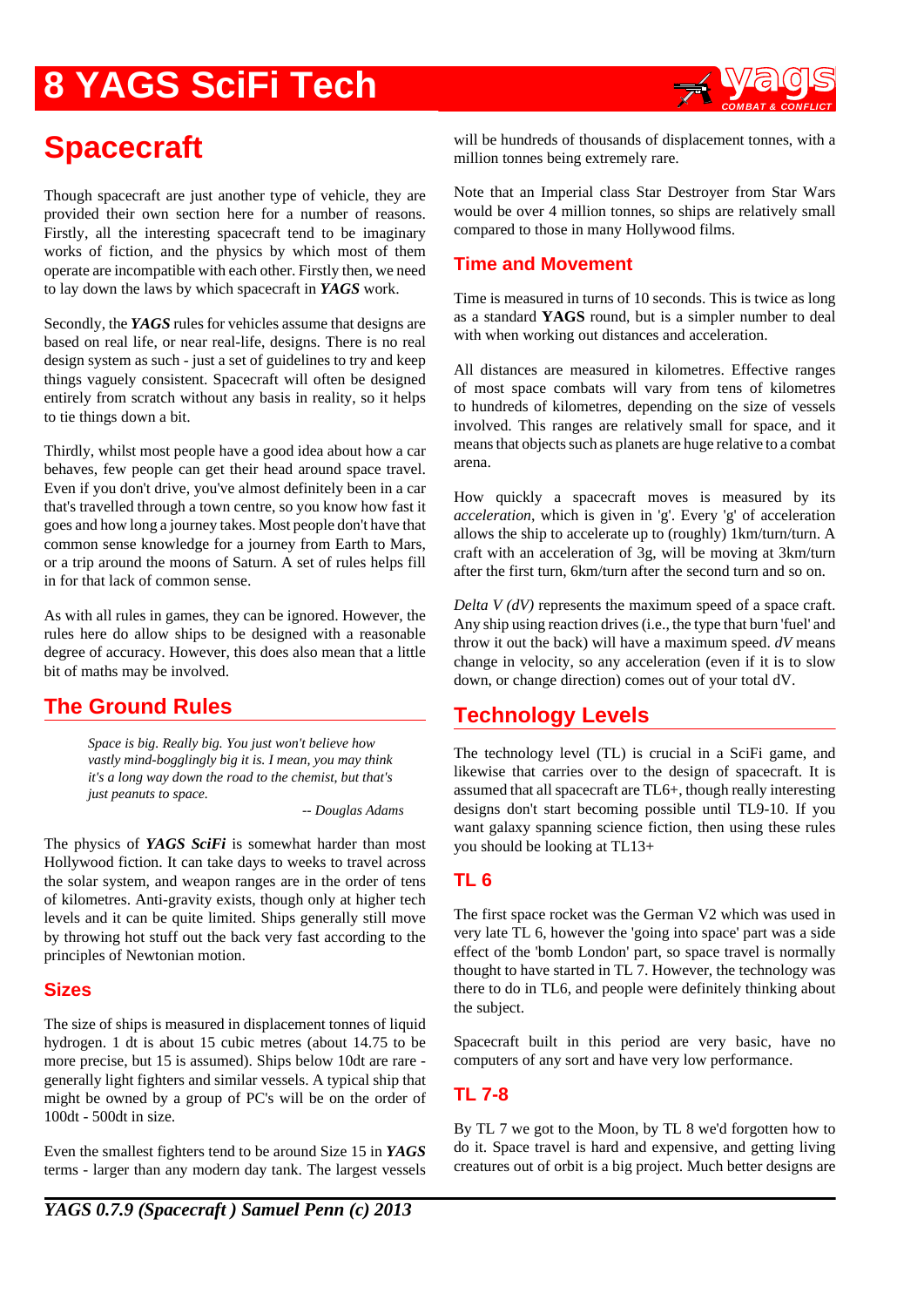

possible at these levels, as long as we don't mind irradiating ourselves by using nuclear propulsion systems.

### **TL 9-10**

Interplanetary travel starts to become feasible at these levels, and space combat does as well. Travel to the outer planets is still hard, and expensive, but by late TL 10 it's not beyond the capability of large corporations.

It is assumed that basic interstellar travel becomes possible during TL 10, in the form of Jump drives or Hyperspace.

### **TL 11-12**

At this point space travel starts to become affordable and practical for a much larger number of people, and trade between worlds is an everyday occurrence.

## **Design the Hull**

The first decision point is the size of the ship. This is measured in displacement tonnes, and for most jump capable craft will be in the order of 100dt - 1000dt. Ships bigger than this tend to be military vessels, large freighters or cruise ships. The tonnage controls how much room there is for weapons, drives, crew etc, and also how much damage the ship can take.

The second decision is the rough shape of the vessel. This affects the internal volume (space for things), surface area (weight of armour and space for turrets) and modifiers to Health and Agility.

| Shape            | Vol. | Area | Aero. | н    | А    |  |
|------------------|------|------|-------|------|------|--|
| <b>Block</b>     | 0.95 | 1.00 | 0.10  | $+0$ | $+0$ |  |
| Flat             | 0.90 | 1.25 | 1.00  | $+0$ | $+0$ |  |
| Wing             | 0.85 | 1.50 | 3.00  | $+0$ | $+1$ |  |
| Sphere           | 1.00 | 0.75 | 0.25  | $+1$ | $+0$ |  |
| Wedge            | 0.75 | 1.25 | 1.00  | $+1$ | $+0$ |  |
| Cone             | 0.85 | 1.25 | 0.75  | $+1$ | $-1$ |  |
| Cylinder         | 0.95 | 1.00 | 0.50  | $+0$ | $-1$ |  |
| <b>Dispersed</b> | 0.50 | 2.00 | 0.10  | $-2$ | $+1$ |  |
| Agile            | 0.75 | 1.50 | 0.50  | $-1$ | $+2$ |  |

The volume multiplier gives the internal volume of the craft. A 200dt *Dispersed* hull for example will only have 100dt available for systems.

Area gives the surface area multiplier. The surface area is equal to the square of the cube root of mass. Turrets, drives and other surface features have to fit into the available area. Surface area also governs armour - the bigger the surface area, the greater the mass of armour required to give a certain soak bonus.

#### $Area = Volume^{\wedge}(2/3)$

Modifiers to Health and Agility apply to the final statistic, not to derived statistics. So checks and skill modifiers are affected, but ship mass is not.

### **Derived Statistics**

#### **Size**

The **Size** of a spacecraft is the same as for any vehicle in **Yags**, and increases by +5 for every tenfold increase in vehicle size. It's a simple logarithm to work out the Size for any volume, but the following table gives some common values.

| Size | Volume (dt)       | Hull           | Example             |
|------|-------------------|----------------|---------------------|
| 11   | 1                 | 6              |                     |
| 12   | $\overline{2}$    | $\overline{7}$ |                     |
| 13   | 3                 | 8              |                     |
| 14   | $4 - 5$           | 10             |                     |
| 15   | $6 - 8$           | 11             |                     |
| 16   | $9 - 13$          | 13             | Light fighter.      |
| 17   | $14 - 21$         | 14             |                     |
| 18   | $22 - 33$         | 16             | Heavy fighter.      |
| 19   | $34 - 52$         | 18             |                     |
| 20   | $53 - 83$         | 20             | Titan II            |
| 21   | $84 - 133$        | 22             | Small trader.       |
| 22   | $134 - 210$       | 24             |                     |
| 23   | $211 - 334$       | 26             |                     |
| 24   | $335 - 529$       | 29             |                     |
| 25   | $530 - 839$       | 31             |                     |
| 26   | $840 - 1.330$     | 34             |                     |
| 27   | $1,331 - 2,108$   | 36             | Saturn V            |
| 28   | $2,109 - 3,341$   | 39             |                     |
| 29   | $3,342 - 5,295$   | 42             |                     |
| 30   | $5,296 - 8,392$   | 45             |                     |
| 31   | 8.393 - 13.301    | 48             | Small warship.      |
| 32   | 13,302 - 21,081   | 51             |                     |
| 33   | 21.082 - 33.412   | 54             |                     |
| 34   | 33,413 - 52,955   | 58             |                     |
| 35   | 52,956 - 83,298   | 61             |                     |
| 36   | 83.929 - 133.017  | 65             |                     |
| 37   | 133,018 - 210,818 | 68             |                     |
| 38   | 210,819 - 334,124 | 72             | Large capital ship. |
| 39   | 334,125 - 529,552 | 76             |                     |
| 40   | 529.553 - 839.283 | 80             |                     |

The hull of a ship is the number of damage levels it can sustain before being destroyed, and goes up with the square of the **Size**.

Since each +5 **Size** is a tenfold increase in volume, this roughly translates as a doubling of length, width and height, assuming that the ships are of a similar shape.

#### **Health, Soak and Mass**

A typical space craft has a **Soak** equal to its **Size**, but this is modified by the craft's *Health*. Health is a measure of the general toughness of a vehicle, and affects both the soak and mass.

**Mass** represents how hard a craft is to accelerate, and increasing it reduces both acceleration and delta vee. Adding armour also increases the mass, so heavy warships tend to be slower than flimsier craft.

Note that generally, the internal components of a craft do not affect mass. It is assumed that everything has roughly the same density for simplicity.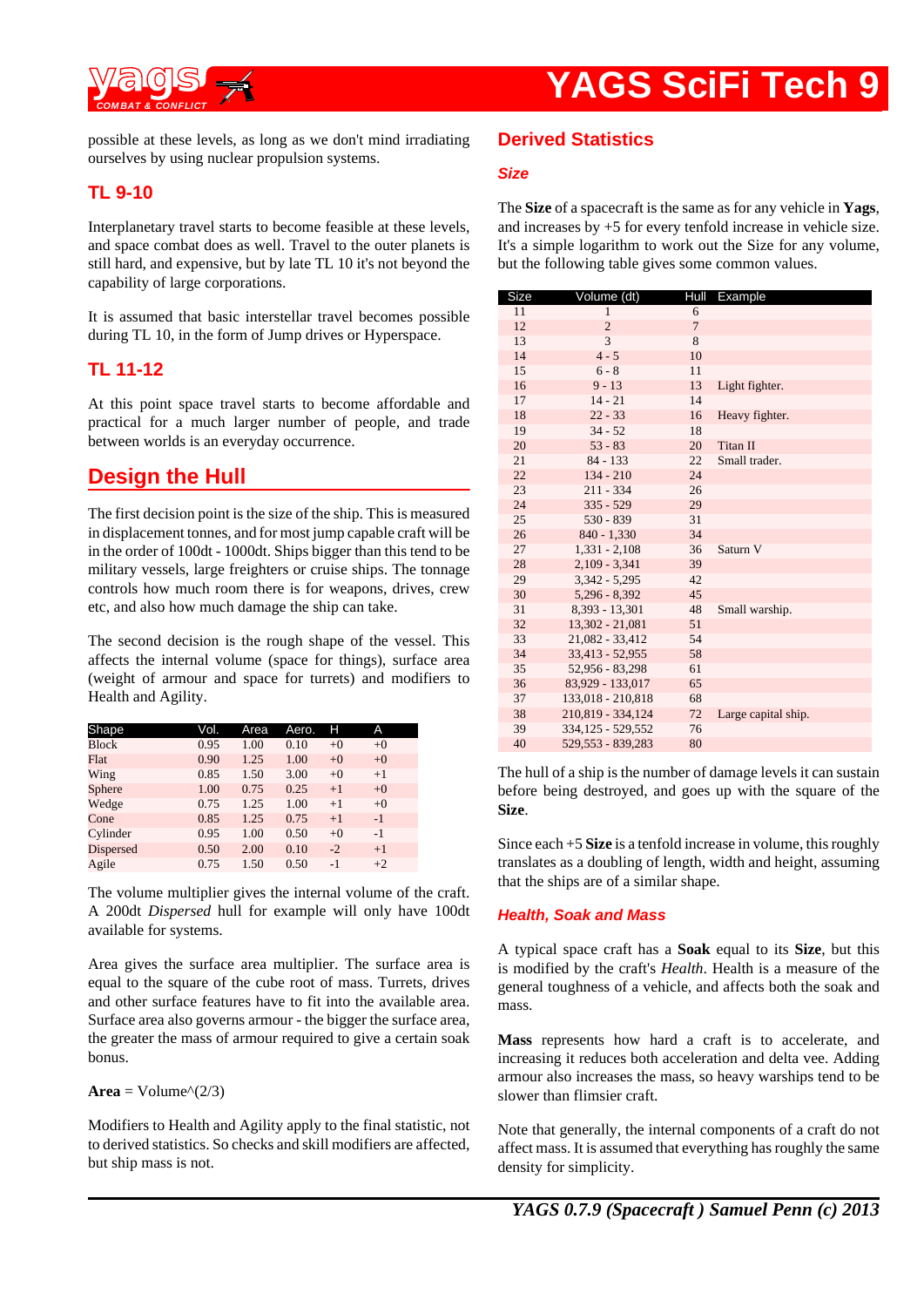

| Health         | Modifier            | Description   |
|----------------|---------------------|---------------|
|                | $x\,0.25$           | Fragile.      |
| $\mathfrak{D}$ | $\rm x 0.50$        | Weak.         |
| 3              | x 1.00              | Average.      |
| 4              | x 1.50              | Reinforced.   |
| 5              | $x\,2.00$           | Strong.       |
| 6              | $x\,2.50$           | Very strong.  |
| 7              | $\overline{x}$ 3.00 | Super strong. |
| 8              | $x$ 4.00            | Super strong. |
| 9              | $\rm x 5.00$        | Super strong. |
|                |                     |               |

If the craft's *Health* is modified by its design, then this modifier applies after working out the above. The modifier applies to both Soak and Mass.

## **Weapons**

Space is big, really big, and the ranges of many space-born weapons are huge compared to the sort of scales present in ground combat.

The *short range* of a space weapon is the distance at which it does the stated damage. Each increment of the short range reduces the damage by -25.

Since such weapons are designed to be used at massive distances, the distance increment is normally in multiples of 1km.

## **Space Drives**

There are three broad types of drive systems assumed.

### **Reaction Drive**

The least *magical* of the drive systems is a form of reaction drive, which at higher technology levels are assumed to be high efficiency and high thrust, enabling craft to accelerate at multiple g's, without requiring much in the way of reaction mass.

The simplest reaction drives are chemical rockets, but more exotic forms are available at higher technology levels.

#### **Designer's Not es Acceleration Over Time**

Most rockets consist of 90% fuel by mass. As the craft burns fuel, so its mass drops, so its acceleration increases. Doing this correctly involves a lot of maths, so we ignore this and assume an averaged constant value for simplicity.

If you want, assume that an empty fuel tank has a mass of 10% of a full one.

The **Thrust** of a reaction drive is the force it puts out any given second. The higher the thrust, the faster a rocket will accelerate.

The **Impulse** of a reaction drive is a measure of how efficient it is.



Units are deliberately not given for either *Thrust* or *Impulse* since they aren't direct analogues to anything in the real world. However *Thrust* is related to force, and *Impulse* is related to specific impulse (seconds).

The actual numbers have been multiplied in order to give the in-game values without needing further tweaking. *Impulse* is approximately specific impulse divided by 170. *Thrust* is Kilo-Newtons divided by 180. The constants were chosen to give an approximation of real world space ship designs.

A *reaction drive* is defined by its **Thrust** and its **Efficiency**. Thrust scales with the size of the drive, so a 10dt drive produces ten times as much total thrust as a 1dt drive of the same type. The efficiency remains the same regardless of size.

The **acceleration** of a craft is equal to its *total thrust* divided by its *mass*, in 'g' (where  $1g = 10m/s/s$  for simplicity).

The **delta vee** is equal to the *basic thrust* divided by the *mass* times the amount of fuel (in dt) times the *efficiency*. This gives a value in metres per second, so divide by 1000 to get km/s.

#### **Chemical Rockets (TL 6+)**

The standard low tech way of getting around in space, using a chemical reaction to force matter out the back which propels the spacecraft forward. They are generally moderately high thrust, but very inefficient. There are three common types of chemical rockets.

**Solid rocket** engines are cheaper and easier to maintain, but not as powerful as liquid engines. They also have the disadvantage that once they are 'lit', they cannot be throttled or switched off. They are normally used as booster rockets.

**Liquid rocket** engines are much more efficient, but because they require the storing of two different super cooled liquids, they are harder to build and maintain. Keeping them ready for launch can be difficult.

**Metallic Hydrogen** is an exotic material that consists of another state of Hydrogen. It produces considerably more energy than liquid Hydrogen, but can only be formed under extreme pressures.

Chemical rockets always have an **Area** equal to half the volume, rounded up. Unless separate engines are mounted, up to one tenth the normal thrust can be used to manoeuvre.

|      | Tvpe          | Cost (Cr) | Thrust | Impulse |
|------|---------------|-----------|--------|---------|
| 6    | Solid rocket  | \$5M      | 20     | 1.4     |
|      | Solid rocket  | \$3M      | 21     | 1.5     |
| 8    | Solid rocket  | \$2M      | 22.    | 1.6     |
| $9+$ | Solid rocket  | \$1MK     | 23     | 1.7     |
| 6    | Liquid rocket | \$100K    | 30     | 350     |
|      | Liquid rocket | \$75K     | 35     | 400     |

*YAGS 0.7.9 (Spacecraft ) Samuel Penn (c) 2013*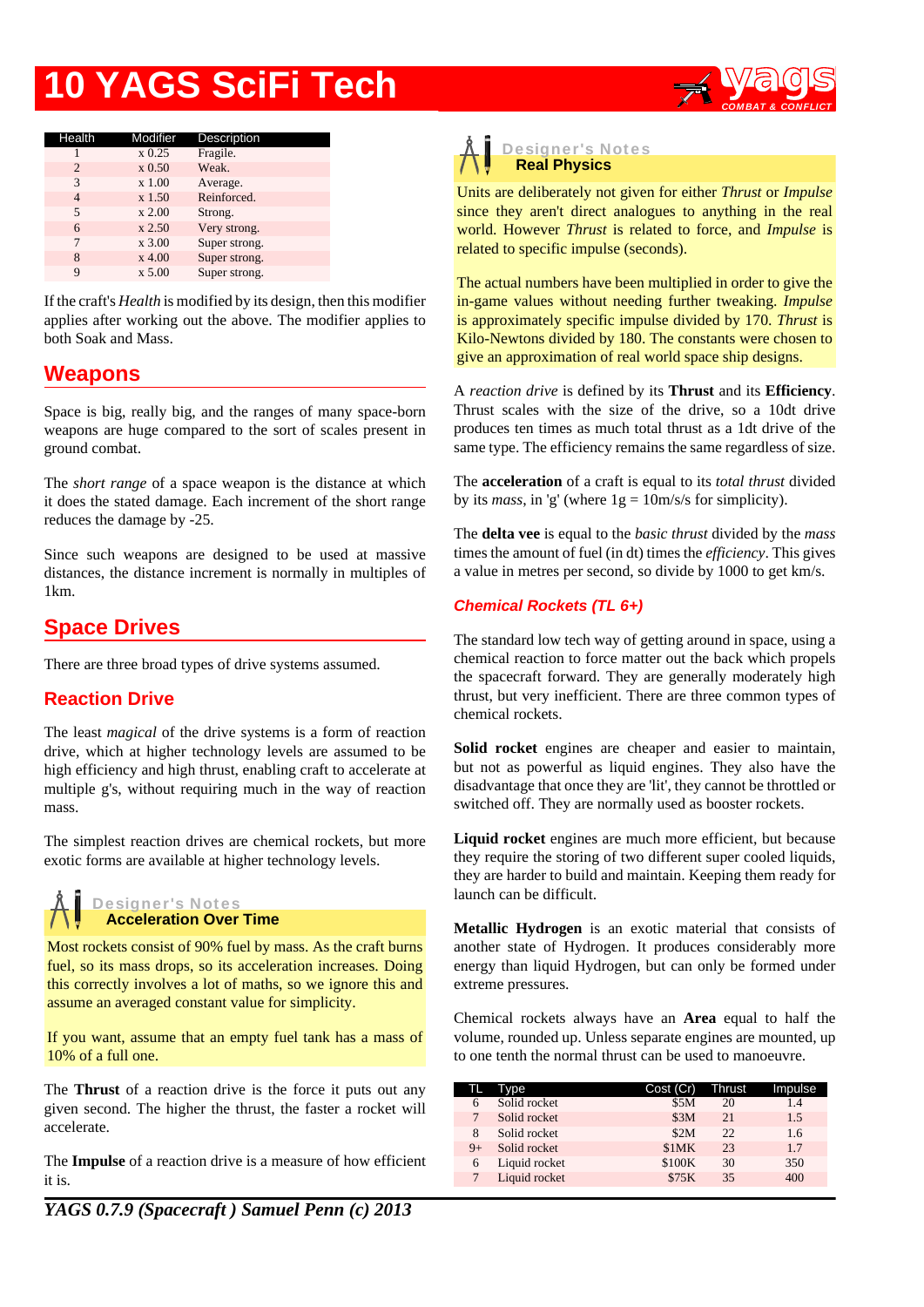

| TL .  | Type              | Cost (Cr) | Thrust | Impulse |
|-------|-------------------|-----------|--------|---------|
| 8     | Liquid rocket     | \$50K     | 40     | 450     |
| $9+$  | Liquid rocket     | \$30K     | 45     | 450     |
| 10    | Metallic Hydrogen | \$300K    | 40     | 1500    |
| 11    | Metallic Hydrogen | \$200K    | 60     | 2000    |
| 12    | Metallic Hydrogen | \$150K    | 70     | 2250    |
| $13+$ | Metallic Hydrogen | \$100K    | 75     | 2500    |

Chemical rockets often remain in use up until TL 12 when the *plasma torch* becomes available. Despite being inefficient, they are the cleanest form of drive, and don't leave behind radioactive residue, making them suited for getting off planets where you care about the environment. For interplanetary travel, they stop being used around TL 9 or 10, as more efficient (but dirtier) drives take over.

Fuel for both solid and liquid rockets is measured in dt, and includes all the necessary containment facilities. Fuel is assumed to have a mass of 0.5 (an average between a full tank and an empty tank).



The Space Shuttle's SRBs (solid rocket boosters) are each about 30dt in size. With 27dt of solid fuel, and 3dt of thruster, they have a total mass of 16.5 (fuel counts as half, though the gross mass is 30, the empty mass closer to 3).

The *thrust* is  $3 * 21 = 63$ . This gives an acceleration of 63 /  $16.5 = 3.8$ . The delta vee of the booster is fuel tonnage (27) \* impulse  $(1.5) = 40$ .

So the booster has a thrust of 3.8, which it will burn for slightly over 10 turns. Once its fuel is depleted, it will be travelling at 4 km/s.

#### **Nuclear Thermal Rockets (TL 7+)**

Nuclear fission rockets work on a similar principle to chemical rockets - a propellent is heated and thrown out the back. However, instead of the propellent being used as the fuel, the fuel is Uranium in a nuclear reactor, which is used to heat a propellent such as water or hydrogen.

They are bigger and heavier than chemical rockets, so a larger engine is needed for the same thrust. However, they are a lot more efficient, so require far less fuel for the same delta-v.

They are both expensive and incredibly dirty, requiring a lot of radiation shielding. If water is being used as a propellent instead of hydrogen, add  $+5$  to the basic thrust, but reduce efficiency by 500.

|       | Type                   | Cost (Cr)        | Thrust | <b>Efficiency</b> |
|-------|------------------------|------------------|--------|-------------------|
|       | Nuclear Thermal        | 100 <sub>M</sub> | 10     | 2,000             |
| 8     | Nuclear Thermal        | 60 <sub>M</sub>  | 15     | 2,500             |
| 9     | Nuclear Thermal        | 40 M             | 20     | 3,000             |
| 10    | <b>Nuclear Thermal</b> | 30 M             | 25     | 3,250             |
| 11    | Nuclear Thermal        | 25 M             | 30     | 3,500             |
| $12+$ | Nuclear Thermal        | 20 M             | 35     | 3,750             |

Nuclear thermal drives are often invented around TL 7, but are very often ignored as a practical means of getting off planet unless there is an overwhelming necessity for them (e.g., an alien invasion). By the time they can be made light and clean, they have been made obsolete by the *plasma drive* (though even this is really a different implementation of the same idea).

#### **Nuclear Pulse Drive (TL 8+)**

Also known as the *Orion Drive*, the Nuclear Pulse Drive works by use of an external pulsed plasma propulsion system. Basically, drop nuclear bombs out the back and use the explosions to push you forward. It sounds insane, but it was seriously considered in the 1960s. It is assumed that a practical working drive could be produced by TL 8.

Early designs use pellets of fissionable material, which would explode (possibly ignited using lasers) against a pusher plate. Nuclear shielding would be necessary, and launching from the surface of an inhabited world is generally considered to be bad form.

Later designs move to pellets of fusion fuel, and later antimatter fuel. In all cases, the size of the drive includes the pusher plate and shielding.

|    | Type                      | Cost (Cr)        | <b>Thrust</b> | <b>Efficiency</b> |
|----|---------------------------|------------------|---------------|-------------------|
| 8  | <b>Nuclear Pulse</b>      | 100 <sub>M</sub> | 100           | 5,000             |
| 9  | <b>Nuclear Pulse</b>      | 60 <sub>M</sub>  | 125           | 7.500             |
| 10 | <b>Pulsed Fusion</b>      | 40 M             | 200           | 10,000            |
| 11 | <b>Pulsed Fusion</b>      | 30 M             | 250           | 15,000            |
| 12 | <b>Pulsed Anti-Matter</b> | 25M              | 400           | 20,000            |
|    | <b>Pulsed Anti-Matter</b> | 20 M             | 500           | 30,000            |

#### **Ion Drive (TL 8-14)**

Ion Drives are small, efficient drives with very low thrust. They are short lived in usefulness, since they cannot compete with the high thrust medium efficiency drives that come into play during TL 9/10, but remain as the most efficient drive type available for a long time, as well as becoming relatively cheap compared to a lot of the alternatives.

| TL.   | Type             | Cost (Cr)       | Thrust         | <b>Efficiency</b> |
|-------|------------------|-----------------|----------------|-------------------|
| 8     | <b>Ion Drive</b> | 25M             | $\overline{c}$ | 20,000            |
| 9     | <b>Ion Drive</b> | 10 <sub>M</sub> | 3              | 25,000            |
| 10    | <b>Ion Drive</b> | 3 M             | 4              | 30,000            |
| 11    | <b>Ion Drive</b> | 1 M             | 5              | 35,000            |
| 12    | <b>Ion Drive</b> | 300K            | 6              | 40,000            |
| 13    | <b>Ion Drive</b> | 100K            | 7              | 45,000            |
| $14+$ | <b>Ion Drive</b> | 30K             | 8              | 50,000            |

### **Repulsor Drives**

Repulsors are like tractor beams, but they push. What they push against are nearby masses, such as the ground. They are very short range, so can't be used to traverse a solar system, but at high tech levels they can be used to reach orbit.

They may be found on spacecraft which need to land on planets, and tend to be used during the final landing or take